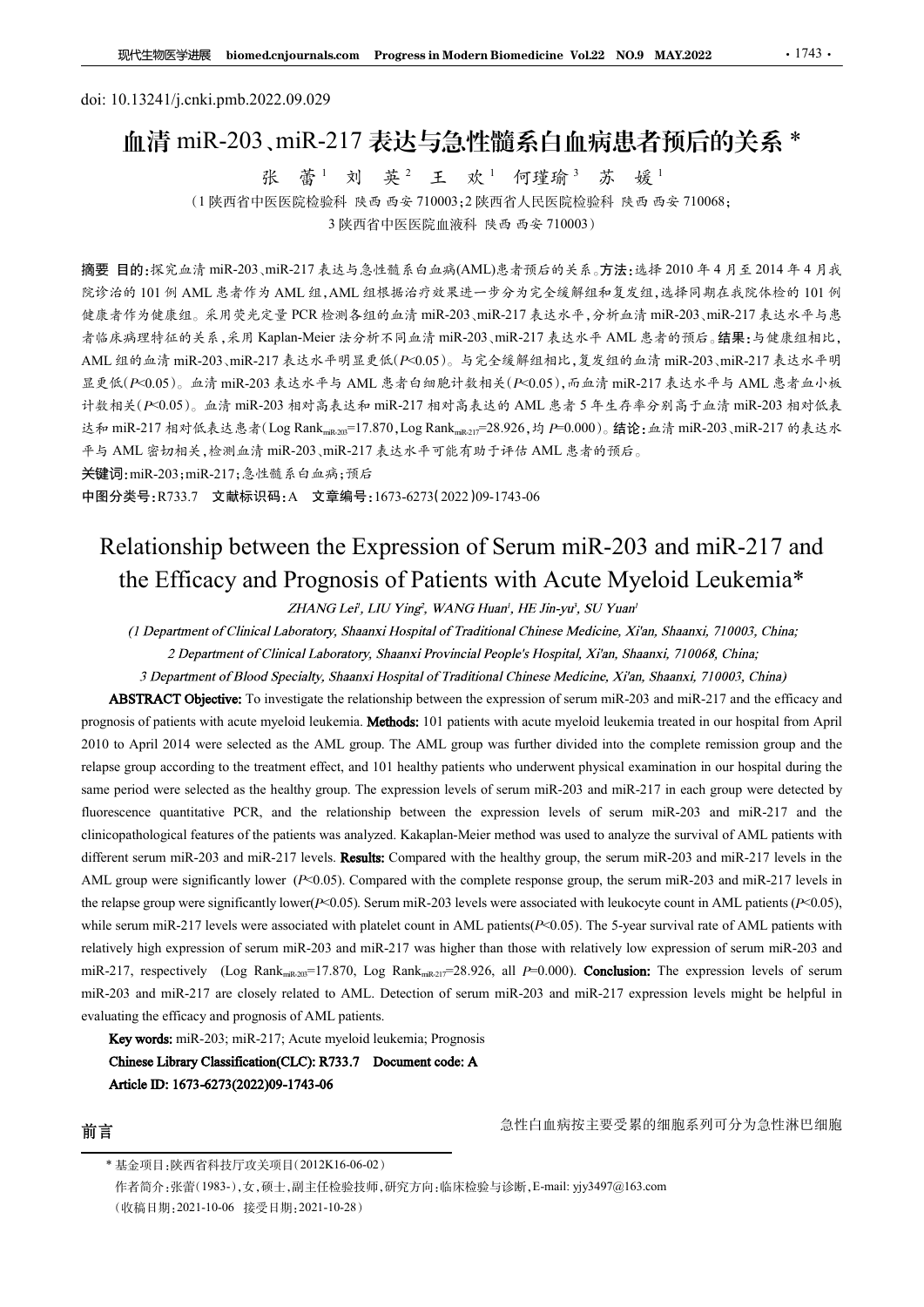•1744• 现代生物医学进展 biomed.cnjournals.com Progress in Modern Biomedicine Vol.22 NO.9 MAY.2022<br>白血病和急性髓系白血病(acute myelogenous leukemia, 治疗7d。其余AML 患者均采用 "3+7" 标准治疗方案进行治<br>AML),其中 AML 是一种异质性较高的造血系统恶性肿瘤,此 疗:去甲氧柔红霉素 9 mg·m<sup>2</sup>·d<sup>.</sup> 得较大进展,目前 AML 患者化疗后的完全缓解率可达到 60-70%,但是只有约 25%的 AML 患者可长期无病生存<sup>[3]</sup>。为进 一步改善 AML 患者的预后,提高 AML 患者的生存率,需要对 AML 的发病机制进行深入探究。微小 RNA(miRNA,miR)是一 种短链 RNA,长度为 20~25 个碱基,不参与蛋白质的编码过程, 其在基因转录以及翻译等过程中均有参与并发挥一定的调控 作用[4,5]。肿瘤的疾病进展情况与部分 miRNA 的表达水平存在 一定关系,并且其表达水平对肿瘤细胞的增殖、侵袭等生理过 程起到调节作用,在一定程度上可以影响患者的化疗敏感性<sup>[6,7]</sup>。 其中 miR-203 在鼻咽癌和肝癌中的表达量下调,能够抑制鼻咽 癌和肝癌细胞的增殖和迁移,起到抑癌基因的作用 [89]。而 miR-217 在胰腺癌和直肠癌中呈低表达,同样起到抑癌基因的 作用,能够抑制胰腺癌和直肠癌细胞的增殖和转移[10,11]。本研究 水平与 AML 患者临床病理特征及预后的关系。

#### 1 资料与方法

### 1.1 一般资料

的 AML 患者中按照纳入和排除标准抽选 101 例作为 AML 组。纳入标准:(1)免疫表型、细胞遗传学和分子学检测,符合 AML 的诊断标准[12];(2)到院就诊之前未采取任何放疗、化疗 等临床治疗;(3)精神状态良好并且情绪稳定。排除标准:(1) 持续 30s、45s, 其中水、5× PCR 缓冲液、Q5 DNA 聚合酶、PCR 肝、心、肾等主要器官存在严重功能衰退问题;(2)合并 AML 以 上游及下游引物分别为 12 μL、5 μL、1 μL、1 → 仙水信方, <> / 福音火感長対方五晶氧感定。清露病能、(1) 57%<br>肝、心、肾等主要器官存在严重功能衰退问题;(2)合并 AML 以 上游<br>外的其他恶性肿瘤;(3) 临床资料和随访资料不完整。其中 个循 AML 组男性患者 65 例,女性 36 例。年龄 45-68 岁,平均年龄  $\begin{array}{llllllllllllllllllllllllllllllllllllllllllllq\kappa_{\rm{1}}\cdot\rm{G}^2&\rm{M}_{\rm{1}}\cdot\rm{G}^2&\rm{M}_{\rm{2}}\cdot\rm{G}^2&\rm{M}_{\rm{2}}\cdot\rm{G}^2&\rm{M}_{\rm{2}}\cdot\rm{G}^2&\rm{M}_{\rm{2}}\cdot\rm{G}^2&\rm{M}_{\rm{2}}\cdot\rm{G}^2&\rm{M}_{\rm{2}}\cdot\rm{G}^2&\rm{M}_{\rm{2}}\cdot\rm{G}^2&\rm{M}_{\rm{2}}\$ ',平均 BMI 为(20.58± 1.29)kg/m²。参考世界卫 物 : 5'-CCAGTGCAGAA 生组织 AML 形态学诊断标准 [13] 的八种亚型, 纳入的 101 例 AML 患者中包含 6 例 M0 型、7 例 M1 型、28 例 M2 型、9 例 M3 型、21 例 M4 型、22 例 M5 型、6 例 M6 型、2 例M7 型。参考 世界卫生组织 AML 遗传学诊断标准 [13], 纳入的 101 例 AML miR-217 表达水平均值作为相应的分组依据, 其中血清 患者中包含 2 例 t(8;21)(q22;q22.1)、3 例 inv(16)(p13.1q22)、4 例 3q26.2)和 3 例 t(1;22)(p13.3;q13.3)。选择同期在我院进行体检 的 101 例健康者作为健康组,其中男性 64 例,女性 37 例。年龄 平均 BMI 为 (20.11± 1.49)kg/m²。AML 组和健康组在性别比 器,血红蛋白浓度采用同: 例、平均年龄和 BMI 上比较无统计学差异,具有可比性(P>0. 05)。所有纳入本次研究对象均具有知情权并签订同意书,本次 所有的研究流程均通过医院伦理委员会审核批准。 0.10.22 % ypi = 7 % xi m xi m = 20 mg/ mod along model with interpretational content content of the set of the set of the set of the set of the set of the set of the set of the set of the set of the set of the set of the

## 1.2 治疗方法

M3 型 AML 患者的治疗采用米托蒽醌联合维 A 酸治疗: 米托蒽醌(四川宝鉴堂药业有限公司,国药准字 H10960189,规

类患者的外周血和骨髓中存在大量未成熟骨髓干细胞,并且呈 m<sup>2</sup>·d<sup>1</sup> 治疗 7 d;或柔红霉素 50 mg·m<sup>2</sup>·d<sup>1</sup> 治疗 3 d,阿糖胞苷 现恶性增殖趋势[12]。近年来医学界对 AML 的诊断和治疗均取 100 mg·m2·d<sup>1</sup> 治疗 7d; 或米托蒽醌 8 mg·m<sup>2</sup>·d<sup>1</sup> 治疗 3 d,阿 sss in Modern Biomedicine Vol.22 NO.9 MAY.2022<br>治疗 7 d 。其余 AML 患者均采用 "3+7" 标准治疗方案进行治<br>疗 :去甲氧柔红霉素 9 mg·m<sup>2</sup>·d<sup>1</sup> 治疗 3 d,阿糖胞苷 100 mg·<br>m<sup>2</sup>·d<sup>1</sup> 治疗 7 d; 或柔红霉素 50 mg·m<sup>2</sup>·d<sup>1</sup> 治疗 3 d,阿糖胞苷<br>100 mg·m<sup>2</sup>·d<sup>1</sup> 治疗 7d; 或米托蒽醌 8 mg·m<sup>2</sup> ess in Modern Biomedicine Vol.22 NO.9 MAY.2022<br>治疗 7 d 。其余 AML 患者均采用 "3+7" 标准治疗方案进行治<br>疗 :去甲氧柔红霉素 9 mg·m<sup>-2</sup>·d<sup>1</sup> 治疗 3 d,阿糖胞苷 100 mg·<br>m<sup>-2</sup>·d<sup>1</sup> 治疗 7 d;或柔红霉素 50 mg·m<sup>-2</sup>·d<sup>1</sup> 治疗 3 d,阿糖胞苷<br>100 mg·m<sup>-2</sup>·d<sup>1</sup> 治疗 7d; 或米托蒽醌 8 mg·m ess in Modern Biomedicine Vol.22 NO.9 MAY.2022<br>治疗 7 d 。其余 AML 患者均采用 "3+7" 标准治疗方案进行治<br>疗 :去甲氧柔红霉素 9 mg·m<sup>2</sup>·d<sup>1</sup> 治疗 3 d,阿糖胞苷 100 mg·<br>m<sup>2</sup>·d<sup>1</sup> 治疗 7 d;或柔红霉素 50 mg·m<sup>2</sup>·d<sup>1</sup> 治疗 3 d,阿糖胞苷<br>100 mg·m<sup>2</sup>·d<sup>1</sup> 治疗 7d; 或米托蒽醌 8 mg·m<sup>2</sup>· Modern Biomedicine Vol22 NO.9 MAY.2022<br>7 d 。其余 AML 患者均采用 "3+7" 标准治疗方案进行治<br>:甲氧柔红霉素 9 mg·m<sup>2</sup>·d<sup>1</sup> 治疗 3 d,阿糖胞苷 100 mg·<br>"治疗 7 d;或柔红霉素 50 mg·m<sup>2</sup>·d<sup>1</sup> 治疗 3 d,阿糖胞苷<br>ng·m<sup>2</sup>·d<sup>1</sup> 治疗 7d; 或米托蒽醌 8 mg·m<sup>2</sup>·d<sup>1</sup> 治疗 3 d,阿<br>苷 100 mg·m<sup>2</sup> **MAY.2022**<br>标准治疗方案进行治<br>d,阿糖胞苷 100 mg·<br><sup>1.</sup>治疗 3 d,阿糖胞苷<br>g·m<sup>-2</sup>·d<sup>-1</sup> 治疗 3 d,阿<br>为完全缓解组和复发 **ss in Modern Biomedicine Vol.22 NO.9 MAY.2022**<br>治疗 7 d 。其余 AML 患者均采用 "3+7" 标准治疗方案进行治<br>疗 :去甲氧柔红霉素 9 mg·m<sup>-2</sup>·d<sup>-1</sup> 治疗 3 d,阿糖胞苷 100 mg·<br>m<sup>-2</sup>·d<sup>-1</sup> 治疗 7 d;或柔红霉素 50 mg·m<sup>-2</sup>·d<sup>-1</sup> 治疗 3 d,阿糖胞苷<br>100 mg·m<sup>-2·</sup>d<sup>-1</sup> 治疗 7d; 或米托蒽醌 **Biomedicine Vol.22 NO.9 MAY.2022**<br>余 AML 患者均采用 "3+7" 标准治疗方案进行治<br>红霉素 9 mg·m<sup>-2</sup>·d<sup>-1</sup> 治疗 3 d,阿糖胞苷 100 mg·<br>d;或柔红霉素 50 mg·m<sup>-2</sup>·d<sup>-1</sup> 治疗 3 d,阿糖胞苷<br><sup>-1</sup> 治疗 7d; 或米托蒽醌 8 mg·m<sup>-2</sup>·d<sup>-1</sup> 治疗 3 d,阿<br>g·m<sup>-2</sup>·d<sup>-1</sup> 治疗 7d 。<br>准<br>效果将 AML 患者进 22<br>疗方案进行治<br>胞苷 100 mg·<br>3 d,阿糖胞苷<br><sup>-1</sup>治疗 3 d,阿<br><br>素解组和复发<br>接脏状消失, **sss in Modern Biomedicine Vol22 NO.9 MAY.2022**<br>治疗 7 d 。其余 AML 患者均采用 "3+7" 标准治疗方案进行治<br>疗 :去甲氧柔红霉素 9 mg·m<sup>2</sup>·d<sup>1</sup> 治疗 3 d,阿糖胞苷 100 mg·m<sup>2</sup>·d<sup>1</sup> 治疗 7 d; 或柔红霉素 50 mg·m<sup>2·</sup>d<sup>1</sup> 治疗 3 d,阿糖胞苷<br>100 mg·m<sup>2</sup>·d<sup>1</sup> 治疗 7d; 或米托蒽醌 8 mg·m<sup>2</sup> 糖胞苷 100 mg·m<sup>-2</sup>·d<sup>-1</sup> 治疗 7d 。

## 1.3 分组及标准

。 者骨髓当中的原始细胞比例 >5.0%;(3)患者骨髓外区域出现 根据治疗效果将 AML 患者进一步分为完全缓解组和复发 组。AML 完全缓解标准<sup>[14</sup>:(1)白血病细胞的浸润性症状消失, 患者的白血病体征消失;(2)中性粒细胞绝对值在 1.5× 10 %L  $\mathcal{L}$ 及以上;(3)白细胞检测显示无白血病细胞;(4)骨髓当中的原 始粒细胞比例 <5%,红细胞和巨核细胞正常。 AML 复发标准[15]: (1)患者完全缓解之后外周血中重新检测到白血病细胞;(2)患 白血病细胞浸润,以上三项中符合一项即可判定为 AML 复发。 1.4 血清 miR-203、miR-217 检测及细胞分析、基因分型和 CD34 抗原分析 7d。其余 AML 患者为采用 "3-71 硫腈 AML 的复数,<br>
FF 氧柔红霉素 9 mg·m<sup>2</sup>·d<sup>1</sup> 治疗 3 d,阿糖胞苷 100 mg·<br>
FF 氧柔红霉素 9 mg·m<sup>2</sup>·d<sup>1</sup> 治疗 3 d,阿糖胞苷 100 mg·<br>
H<sup>2</sup> 治疗 7d;或柔红霉素 50 mg·m<sup>2</sup>·d<sup>1</sup> 治疗 3 d,阿糖胞苷 100 mg·m<sup>2·d1</sup> 治疗 7d;或柔红霉素 50 mg·m<sup>2·d1</sup> 治疗 3 d,阿糖 治疗7d。其余 AML 患者均采用 "3-7"标准治疗方案进行方式,<br>疗:去甲氧柔红霉素 9 mg·m<sup>2</sup>·d<sup>:</sup> 治疗 3d,阿糖胞苷 100 mg·m<sup>2</sup>·d<sup>:</sup> 治疗 7d;或柔红霉素 50 mg·m<sup>2</sup>·d<sup>:</sup> 治疗 3d,阿糖胞苷 100 mg·m<sup>2·d</sup>: 治疗 7d;或实红霉素 50 mg·m<sup>2</sup>·d<sup>:</sup> 治疗 3d,阿糖胞苷 100 mg·m<sup>2·d</sup>: 治疗 7d;或来托蒽醌 8 mg·m<sup>2·</sup> 合成试剂盒、mirVana miRNA 分离试剂盒均是从美国赛默飞世

通过检测血清 miR-203、miR-217 表达水平,旨在探讨二者表达 离心半径 10 m, 5000 r/min 离心 10 min 后留取上清液,采用荧 从我院在 2010 年 4 月至 2014 年 4 月时间段内接诊治疗 5 min, 其中 miRNA、RT- 缓冲液、逆转录引物、蒸馏水分别为 征通易网中FP-3.7 生是戰車 10.78 症候上,2 年度最近,第一時,5.02.5 ± 7.8 正21.7 ml 2014 年,10.78 ± 7.8 減少。 5.17) 游 5.27 controlled the first of the first of the first of the first of the first of the first of the first of the first of the fir 1 资料与方法<br>
1.1 一般發料<br>
9;44枚有2010年4月至2014年4月时间股内接給治疗<br>
1 的-DNA 逆转系与分别是反应使系分别在第27.9;%xe体系分别在37C,9%左右半行后发现。<br>
1 的ARL 患者中按照航人和排除标准抽造101例作为AML 2 pL.5,L.5,L.4,L.1,L.4,制成20,L.1的或FCR,221.4;不可,<br>
9)ARL 患者中按照航人和排除标准抽造101例作为AML 2 pL.5,L. 43-67 岁,平均年龄(51.01<sup>±</sup> 7.69)岁。BMI <sup>为</sup> 18.2-22.1 kg/m2 , 科技有限公司生产的 AM756 血细胞自动分析仪作为测定仪 1 # 7 a, 2008 2 and a matriculary and a matriculary and a matriculary and a matriculary and a matriculary and a matriculary and a matriculary and a matriculary and a matriculary and a matriculary and a matriculary and a 5.8.2007年3月 (4000 型) 20 Mg/11 mg/ 10 mg/2007 mg/11 mg/2007 mg/11 mg/2007 mg/m-2·d2007 mg/m-2·d2007 mg/m-2·d2007 mg/m-2·d2007 mg/m-2·d2007 mg/m-2·d2007 mg/m-2·d2007 mg/m-2·d2007 mg/m-2·d2007 mg/m-2·d2007 mg/m-2·d2007 mg/m 光定量 PCR 检测血清 miR-203、miR-217 的表达水平。cDNA 尔科技有限公司购买。分离纯化血清中的 miRNA,制成 20 µL <sup>的</sup> cDNA 逆转录反应体系分别在 <sup>37</sup>℃、98℃条件下反应 2 h、 5 min,其中 miRNA、RT- 缓冲液、逆转录引物、蒸馏水分别为 2 μL、5 μL、2 μL、11 μL。制成 20μL 的 qRT-PCR 反应体系,使 用从美国赛默飞世尔科技有限公司购买的试剂盒分别在 95℃、60℃条件下定量分析逆转录获取的 cDNA, 两阶段分别 5× Baraker Lanker, Marker Lanker Marker Lanker Hanker Hanker Hanker (1994年前期限度可以上,1月期限的開拓策略和的原則指標,以上三项中符合一项即可判定为AML复发。<br>在 30 s年全缓解之后外周血中重新检测到白血病细胞;(2)患者完全缓解之后外周血中重新检测到白血病细胞;(2)患者完全缓解之后外周血中重新检测到白血病细胞;(2)患者看髓当中的原始细胞比例 >5.0 上游及下游引物分别为 12 μL、5 μL、1 μL、1 μL、1 μL,反应 40 个循环。miR-203 正向引物:5'-TGCGCTAACAGTCTACAGC-CA-3',反向引物:5'-CCAGGTACTGGTCAGTATT-3'。 miR-217 正向引物:5'-TGCGTTGAGAACTGAAAACTGCAT-3',反向引 物:5'-CCAGTGCAGAAGGTGTATT-3',以 U6 基因为内参基 因,U6 正向引物:5'-CGCTTCGGCAGCACATATAC-3',反向 引物: 5'-AAATATGGAACGCTTCACGA-3'。miR-203、miR-217 采用 2-4 ° 法分析相对表达量。以 AML 组血清 miR-203、 子 AML患者化疗前,健康组体检时来集空腹静脉血 3mL,<br>高心半径 10 m,5000 r/min 离心 10 min 后留取上清液,采用荧<br>心量量 PCR 检测血清 miR-203、miR-217 的表达水平。c DNA<br>分成试剂 ami miR-203、miR-217 的表达水平。c DNA<br>5 分析技有限公司购买。分离纯化血清中的 miRNA、制成 20 μL<br>5 min,其中 miRNA、RT- 缓中液、逆转录引物、蒸馏水分别 miR-203 表达水平≥ 10.25 为相对高表达,血清 miR-203 表达 水平 <10.25 为相对低表达。血清 miR-217 表达水平≥ 9.76 为 相对高表达,血清 miR-217 表达水平 <9.76 为相对低表达。白 细胞数、血小板数和骨髓原始细胞比例使用美国贝克曼库尔特 器,血红蛋白浓度采用同公司生产的 UT1500 全自动生化分析 仪测定。采用核仁磷酸蛋白 1 基因突变分型检测试剂盒(中山 大学达安基因股份有限公司,货号:DA1009)检测核仁磷酸蛋 白 1 基因突变,采用流式细胞分析仪(美国赛默飞世尔科技有 上研タド研키物方列: 12 μL、3 μL、1 μL、1 μL、1 μL、2 ω accoccread.coccread.coccread.coccread.coccread.coccread.coccread.coccread.coccread.coccread.coccread.coccread.coccread.coccread.coccread.coccread.coccread.coccread.coccread.coccr

#### 1.5 随访

-1 间死亡则结束随访,以患者治疗后出院至患者死亡或者随访结 从患者出院开始定期以门诊复查、电话和邮件等形式进行 随访调查,随访时间截止至 2019 年 10 月 17 日,患者在随访期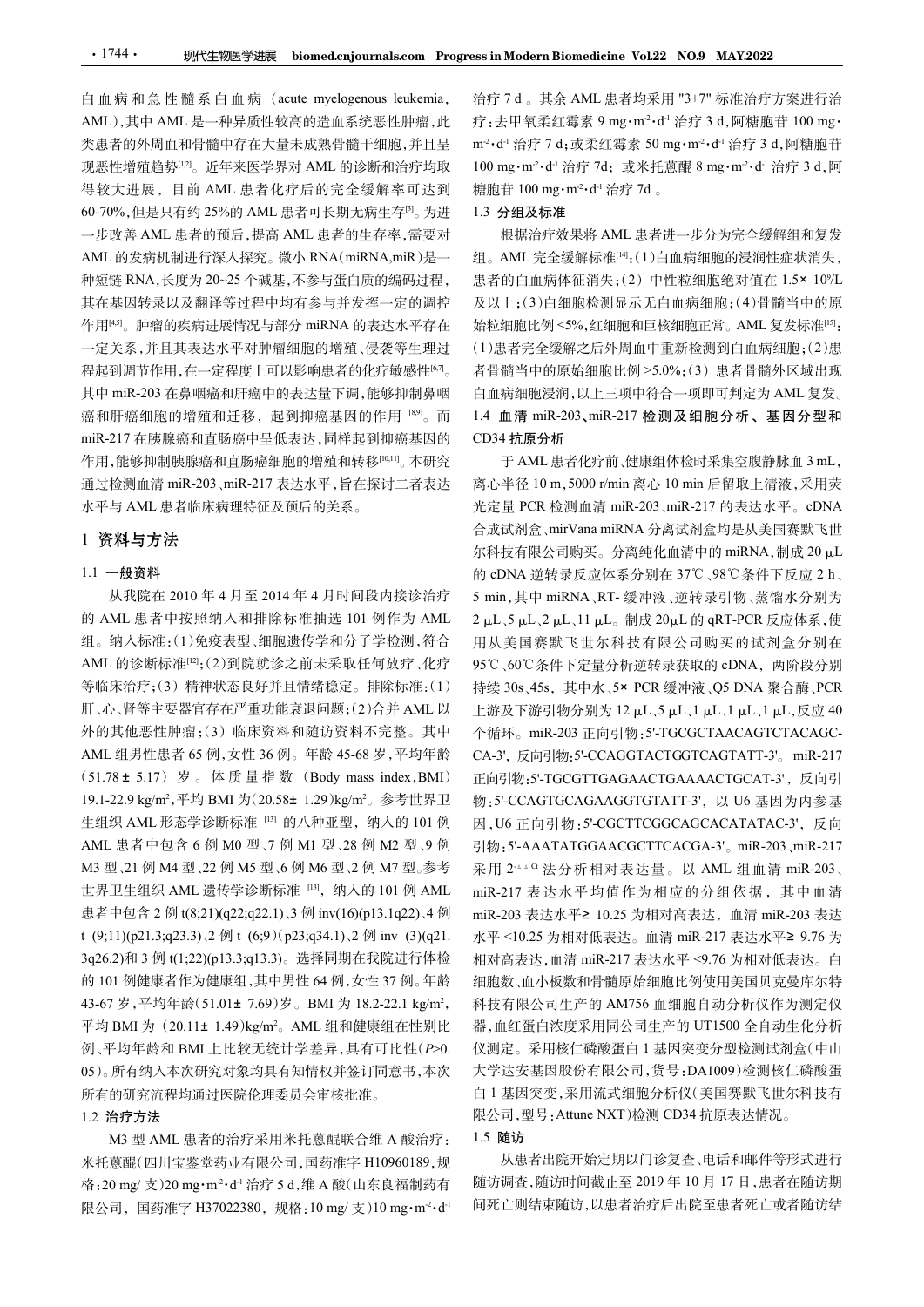#### 束作为生存时间。

#### 1.6 统计学分析

2 结果

数据分析软件选用 SPSS20.0,将均值± 标准差作为计量资 2.1 AML 组与健康组血清 miR-203、miR-217 表达水平比较 料的表示方式,开展 t 检验。将百分比(%)作为计数资料的表 现形式 ,实施 x² 检验 ,绘制 Kaplan-Meier 曲线分析生存时间 , 平明』 P<0.05 表示数据存在统计学差异。

2.1 AML 组与健康组血清 miR-203、miR-217 表达水平比较 相较于健康组,AML 组的血清 miR-203、miR-217 表达水 平明显更低,差异均有统计学意义(P<0.05)。详见表 1。

# journals.com Progress in Modern Biomedicine Vol.22 NO.9 MAY.2022 · 1745 ·<br>
2 结果<br>
特均值±标准差作为计量资 2.1 AML 组与健康组血清 miR-203、miR-217 表达水平比较<br>
分比 (%)作为计数资料的表 相较于健康组, AML 组的血清 miR-203、miR-217 表达水<br>
-Meier 曲线分析生存时间, 平明显更低,差异均有统计学意义( **『学进展 biomed.cnjournals.com Progress in Modern Biomedicine Vol.22 NO.9 MAY.2022 - 1745 ·<br>
4. 2 结果<br>
作选用 SPSS20.0,将均值± 标准差作为计量资 - 2.1 AML 组与健康组血清 miR-203,miR-217 表达水平比较<br>
开展 t检验。将百分比(%)作为计数资料的表 - 相较于健康组,AML 组的血清 miR-203,mi 医学进展 biomed.cnjournals.com Progress in Modern Biomedicine Vol.22 NO.9 MAY.2022 - 1745 - <br>何。 2 结果<br><br>特代法用 SPSS20.0.将均位も标准差作为计量资 2.1 AML 组与健康组血清 miR-203、miR-217 表达水平比较<br>... ),所展は疲惫。将百分比(%)作为计数资料的表 相较于健康组、AML 组的血清 miR-203、mi** Healthy group 101 26.73<sup>±</sup> 8.62 18.92<sup>±</sup> 6.10 物医学規模 biomed.cnjournals.com Progressin.Modern.Biomedicine Vol.22 NO.9 MAY.2022 · 1745 ·<br>时间...<br>1976年<br>新米作进用 SPSS20.0.将均值± 标准差作为计数资 2.1 AML 组与健康组血清 mik-203, mik-217 表达水平比较<br>式,开展 t 检验, 将百分比(%)作为计数资料的表 相较了健康组,AML 组的血清 mik-203, 学選**課 biomed.cnjournals.com Progress in Modern Biomedicine Vol.22 NO.9 MAY2022 - 1745 - <br>- 2 结果<br>- 2 结果<br>- 行展出の8.3520.0.将均値± 标准差作为计量资 2.1 AML 组与健康组血清 mik-203,mik-217 表达水平比较<br>- 作用を検索、特百分比(%)作为社数資料的表 - 相殺于健康组, AML 组的血清 mik-20** 学選戦 biomed.cnjournals.com Progress in Modern Biomedicine Vol.22 NO.9 MAY.2022 - 1745 - 2<br>
- 2 结果<br>
作成用 SPSS20.0. 将均値± 标准差作为计量資 2.1 AML 組与健康組血清 mR-203, miR-217 表达水平比较<br>
陸原、接前分比(%)作为计数資料的表 - 相殺于健康组, AML 组的血清 mR-203, miR-217

#### 2.2 完全缓解组与复发组血清 miR-203、miR-217 表达水平比较

表 2 完全缓解组与复发组血清 miR-203、miR-217 表达水平比较( $x$ ± s)

| 料的表示万式,廾展t 检验。将自分比(%)作为计数资料的表<br>现形式,实施 x2 检验,绘制 Kaplan-Meier 曲线分析生存时间,<br>P<0.05 表示数据存在统计学差异。                                                                                                    |             |                                                  |                |                  | 相较于健康组, AML 组的皿淯 miK-203、miK-21 / 表达水<br>平明显更低,差异均有统计学意义(P<0.05)。详见表 1。                                                                                         |                         |                  |  |
|---------------------------------------------------------------------------------------------------------------------------------------------------------------------------------------------------|-------------|--------------------------------------------------|----------------|------------------|-----------------------------------------------------------------------------------------------------------------------------------------------------------------|-------------------------|------------------|--|
|                                                                                                                                                                                                   |             | 表 1 AML 组与健康组血清 miR-203、miR-217 表达水平比较(x+ s)     |                |                  |                                                                                                                                                                 |                         |                  |  |
| Groups                                                                                                                                                                                            |             | $\mathbf n$                                      |                | $miR-203$        | Table 1 Comparison of serum miR-203 and miR-217 expression levels between AML group and healthy group( $\bar{x}$ ± s)                                           | $miR-217$               |                  |  |
| Healthy group                                                                                                                                                                                     |             | 101                                              |                | $26.73 \pm 8.62$ |                                                                                                                                                                 | $18.92 \pm 6.10$        |                  |  |
|                                                                                                                                                                                                   |             | 101                                              |                | $10.25 \pm 2.85$ |                                                                                                                                                                 | $9.76 \pm 2.71$         |                  |  |
| AML group                                                                                                                                                                                         |             |                                                  |                | 18.239           |                                                                                                                                                                 | 13.785                  |                  |  |
| $\boldsymbol{P}$                                                                                                                                                                                  |             |                                                  |                | 0.000            |                                                                                                                                                                 | 0.000                   |                  |  |
| 2.2 完全缓解组与复发组血清 miR-203、miR-217 表达水平比较<br>101 例 AML 患者中有 40 例治疗后获得完全缓解(完全缓<br>解组),61例治疗后复发(复发组)。相较于完全缓解组,复发组                                                                                      |             | 表 2 完全缓解组与复发组血清 miR-203、miR-217 表达水平比较( $x$ ± s) | 表 2。           |                  | 的血清 miR-203、miR-217 表达水平均明显更低(P<0.05)。详见                                                                                                                        |                         |                  |  |
| Table 2 Comparison of serum miR-203 and miR-217 expression levels between complete response group and relapse group( $\bar{x}$ ± s)                                                               |             |                                                  |                |                  |                                                                                                                                                                 |                         |                  |  |
| Groups                                                                                                                                                                                            |             | n                                                |                | $miR-203$        |                                                                                                                                                                 | $miR-217$               |                  |  |
| Complete response group                                                                                                                                                                           |             | 41                                               |                | $15.28 \pm 4.93$ |                                                                                                                                                                 | 13.79± 4.45             |                  |  |
| Relapse group                                                                                                                                                                                     |             | 60                                               |                | $6.81 \pm 1.89$  |                                                                                                                                                                 | $7.00 \pm 1.95$         |                  |  |
|                                                                                                                                                                                                   |             |                                                  |                | 12.088           |                                                                                                                                                                 | 10.456                  |                  |  |
| $\boldsymbol{P}$                                                                                                                                                                                  |             |                                                  |                | 0.000            |                                                                                                                                                                 | 0.000                   |                  |  |
| 2.3 AML 患者血清 miR-203、miR-217 表达水平与临床病理特<br>征的关系分析<br>血清 miR-203、miR-217 表达水平与性别、年龄、血红蛋白<br>浓度、骨髓原始细胞比例、核仁磷酸蛋白 1 突变与否、CD34 表<br>达情况、FAB 分型和遗传因素均无相关性 (P>0.05)。血清<br>miR-203 表达水平与患者白细胞计数相关, 并且白细胞计 |             |                                                  |                | (P<0.05)。详见表 3。  | 数≤ 10× 10%L 的患者血清 miR-203 表达水平明显高于白细胞<br>计数 >10× 10%L 的患者(P<0.05)。血清 miR-217 表达水平与患<br>者血小板计数相关, 并且血小板计数≤ 50× 10%L 的患者血清<br>miR-217 表达水平明显低于血小板计数 >50× 10%L 的患者 |                         |                  |  |
| Table 3 Analysis of the relationship between serum miR-203 and miR-217 expression levels and clinicopathological features of AML patients<br>Clinical characteristic                              |             | 表 3 AML 患者血清 miR-203、miR-217 表达水平与临床病理特征的关系分析    | $miR-203$      |                  |                                                                                                                                                                 | miR-217                 |                  |  |
| parameters                                                                                                                                                                                        | $\mathbf n$ | $\bar{x}$ $\pm$ s                                | $t/\mathrm{F}$ | $\boldsymbol{P}$ | $x \pm s$                                                                                                                                                       | $\mathbf{t}/\mathbf{F}$ | $\boldsymbol{P}$ |  |
| Gender                                                                                                                                                                                            |             |                                                  |                |                  |                                                                                                                                                                 |                         |                  |  |
| Male                                                                                                                                                                                              | 65          | $10.12 \pm 3.24$                                 | 0.558          | 0.578            | $9.84 \pm 3.17$                                                                                                                                                 | 0.359                   | 0.720            |  |
| Female                                                                                                                                                                                            | 36          | $10.48 \pm 2.91$                                 |                |                  | $9.62 \pm 2.67$                                                                                                                                                 |                         |                  |  |

## 征的关系分析

|                                                                                                                                           |             | 41                                            |                | $13.28E$ 4.93    |                                            | $13.79$ $\pm$ 4.43 |                  |  |
|-------------------------------------------------------------------------------------------------------------------------------------------|-------------|-----------------------------------------------|----------------|------------------|--------------------------------------------|--------------------|------------------|--|
| Relapse group                                                                                                                             |             | 60                                            |                | $6.81 \pm 1.89$  |                                            | $7.00 \pm 1.95$    |                  |  |
| t                                                                                                                                         |             |                                               |                | 12.088           |                                            | 10.456             |                  |  |
| $\boldsymbol{P}$                                                                                                                          |             |                                               |                | 0.000            |                                            | 0.000              |                  |  |
|                                                                                                                                           |             |                                               |                |                  |                                            |                    |                  |  |
| 2.3 AML 患者血清 miR-203、miR-217 表达水平与临床病理特                                                                                                   |             |                                               |                |                  | 数≤ 10× 10%L 的患者血清 miR-203 表达水平明显高于白细胞      |                    |                  |  |
| 征的关系分析                                                                                                                                    |             |                                               |                |                  | 计数 >10× 10%L 的患者(P<0.05)。血清 miR-217 表达水平与患 |                    |                  |  |
| 血清 miR-203、miR-217 表达水平与性别、年龄、血红蛋白                                                                                                        |             |                                               |                |                  | 者血小板计数相关, 并且血小板计数≤ 50× 10%L 的患者血清          |                    |                  |  |
| 浓度、骨髓原始细胞比例、核仁磷酸蛋白 1 突变与否、CD34 表                                                                                                          |             |                                               |                |                  | miR-217 表达水平明显低于血小板计数 >50× 10%L 的患者        |                    |                  |  |
| 达情况、FAB 分型和遗传因素均无相关性 (P>0.05)。血清                                                                                                          |             |                                               |                | (P<0.05)。详见表 3。  |                                            |                    |                  |  |
| niR-203 表达水平与患者白细胞计数相关, 并且白细胞计                                                                                                            |             |                                               |                |                  |                                            |                    |                  |  |
|                                                                                                                                           |             |                                               |                |                  |                                            |                    |                  |  |
|                                                                                                                                           |             | 表 3 AML 患者血清 miR-203、miR-217 表达水平与临床病理特征的关系分析 |                |                  |                                            |                    |                  |  |
| Table 3 Analysis of the relationship between serum miR-203 and miR-217 expression levels and clinicopathological features of AML patients |             |                                               |                |                  |                                            |                    |                  |  |
| Clinical characteristic                                                                                                                   | $\mathbf n$ | $miR-203$                                     |                |                  | miR-217                                    |                    |                  |  |
| parameters                                                                                                                                |             | $\bar{x}$ $\pm$ s                             | $t/\mathrm{F}$ | $\boldsymbol{P}$ | $\bar{x}$ $\pm$ s                          | $t\!/F$            | $\boldsymbol{P}$ |  |
| Gender                                                                                                                                    |             |                                               |                |                  |                                            |                    |                  |  |
| Male                                                                                                                                      | 65          | $10.12 \pm 3.24$                              | 0.558          | 0.578            | $9.84 \pm 3.17$                            | 0.359              | 0.720            |  |
| Female                                                                                                                                    | 36          | $10.48 \pm 2.91$                              |                |                  | $9.62 \pm 2.67$                            |                    |                  |  |
| Age(year)                                                                                                                                 |             |                                               |                |                  |                                            |                    |                  |  |
| $\leq 55$                                                                                                                                 | 72          | $9.89 \pm 3.19$                               | 1.802          | 0.075            | $9.58 \pm 3.09$                            | 0.944              | 0.348            |  |
|                                                                                                                                           | 29          | $11.14 \pm 3.10$                              |                |                  | $10.21 \pm 2.84$                           |                    |                  |  |
| $>55$                                                                                                                                     |             |                                               |                |                  |                                            |                    |                  |  |
| White blood cell count( $\times$ 10 <sup>9</sup> /L)                                                                                      |             |                                               |                |                  |                                            |                    |                  |  |
| $\leq 10$                                                                                                                                 | 53          | $11.26 \pm 3.63$                              | 3.375          | 0.001            | $10.19 \pm 3.29$                           | 1.528              | 0.130            |  |
|                                                                                                                                           |             |                                               |                |                  |                                            |                    |                  |  |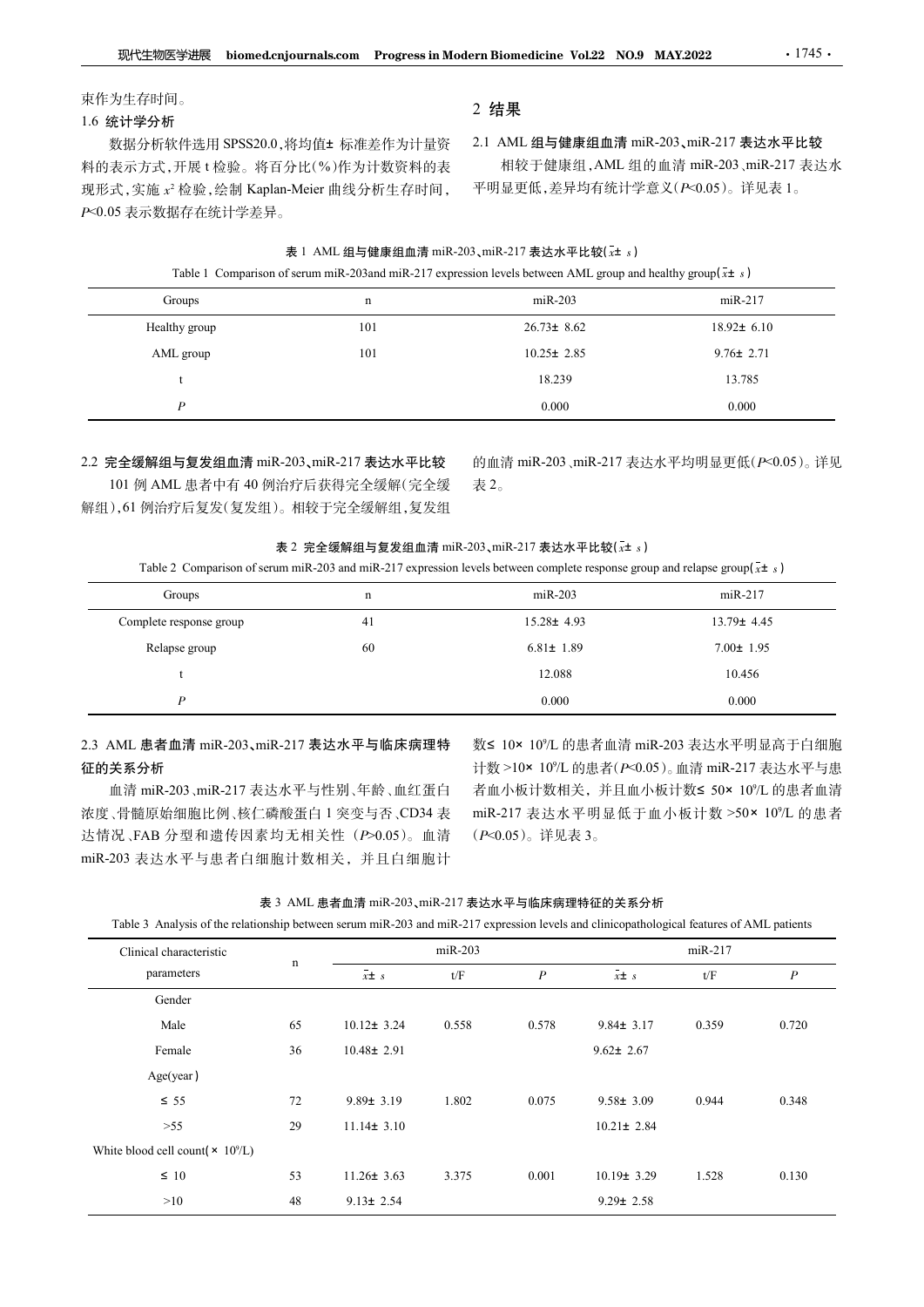| $\cdot$ 1746 $\cdot$<br>现代生物医学进展             |                 | biomed.cnjournals.com Progress in Modern Biomedicine Vol.22 NO.9 MAY.2022 |       |       |                                    |       |           |
|----------------------------------------------|-----------------|---------------------------------------------------------------------------|-------|-------|------------------------------------|-------|-----------|
| Hemoglobin concentration(%)                  |                 |                                                                           |       |       |                                    |       |           |
| $\leq 80$                                    | 51              | $10.73 \pm 3.46$                                                          | 1.565 | 0.121 | $10.25 \pm 3.31$                   | 1.677 | 0.097     |
| >80                                          | 50              | $9.76 \pm 2.71$                                                           |       |       | $9.26 \pm 2.57$                    |       |           |
| Platelet count( $\times$ 10 <sup>9</sup> /L) |                 |                                                                           |       |       |                                    |       |           |
| $\leq 50$                                    | 45              | $10.37 \pm 3.35$                                                          | 0.353 | 0.725 | $8.45 \pm 2.73$                    | 4.093 | 0.000     |
| >50                                          | 56              | $10.15 \pm 2.82$                                                          |       |       | $10.81 \pm 3.00$                   |       |           |
| Bone marrow primitive cell ratio<br>(% )     |                 |                                                                           |       |       |                                    |       |           |
| $\leq 50$                                    | 54              | $10.45 \pm 3.37$                                                          | 0.692 | 0.490 | $9.59 \pm 3.09$                    | 0.622 | 0.536     |
| >50                                          | 47              | $10.02 \pm 2.78$                                                          |       |       | $9.96 \pm 2.77$                    |       |           |
| Nucleolar phosphoprotein 1                   |                 |                                                                           |       |       |                                    |       |           |
| Mutant type                                  | 42              | $10.87 \pm 3.51$                                                          | 1.711 | 0.090 | $10.23 \pm 3.30$                   | 1.365 | 0.175     |
| Wild type                                    | 59              | $9.81 \pm 2.72$                                                           |       |       | $9.43 \pm 2.62$                    |       |           |
| CD34                                         |                 |                                                                           |       |       |                                    |       |           |
| Positive                                     | 55              | $9.79 \pm 3.16$                                                           | 1.637 | 0.105 | $9.42 \pm 3.04$                    | 1.270 | 0.207     |
| Negative                                     | 46              | $10.80 \pm 3.00$                                                          |       |       | $10.17 \pm 2.82$                   |       |           |
| FAB classifications                          |                 |                                                                           |       |       |                                    |       |           |
| M <sub>0</sub>                               | 6               | $9.87 \pm 1.94$                                                           | 1.126 | 0.263 | $8.97 \pm 1.76$                    | 1.577 | $0.118\,$ |
| M1                                           | $7\phantom{.0}$ | $10.07 \pm 1.80$                                                          |       |       | $9.23 \pm 1.66$                    |       |           |
| M <sub>2</sub><br>M <sub>3</sub>             | 28<br>9         | $10.16 \pm 1.99$<br>$10.35 \pm 1.85$                                      |       |       | $9.83 \pm 1.93$<br>$9.48 \pm 1.69$ |       |           |
| M <sub>4</sub>                               | 21              | $10.27 \pm 2.01$                                                          |       |       | $10.02 \pm 1.96$                   |       |           |
| M <sub>5</sub>                               | 22              | $10.71 \pm 1.91$                                                          |       |       | $9.96 \pm 1.78$                    |       |           |
| M <sub>6</sub>                               | 6               | $9.51 \pm 1.86$                                                           |       |       | $9.85 \pm 1.93$                    |       |           |
| M <sub>7</sub>                               | $\overline{2}$  | $9.78 \pm 1.75$                                                           |       |       | $9.06 \pm 1.62$                    |       |           |
| Genetic factors                              |                 |                                                                           |       |       |                                    |       |           |
| t(8;21)(q22;q22.1)                           | $\overline{2}$  | $9.82 \pm 1.75$                                                           | 1.562 | 0.186 | $9.77 \pm 1.73$                    | 1.268 | 0.215     |
| inv(16)(p13.1q22)                            | 3               | $10.09 \pm 1.98$                                                          |       |       | $10.04 \pm 1.98$                   |       |           |
| t(9;11)(p21.3;q23.3)                         | $\overline{4}$  | $9.93 \pm 1.77$                                                           |       |       | $9.88 \pm 1.77$                    |       |           |
| t(6;9)(p23;q34.1)                            | $\overline{2}$  | $9.56 \pm 1.87$                                                           |       |       | $9.51 \pm 1.89$                    |       |           |
| inv(3)(q21.3q26.2)                           | $\overline{2}$  | $9.89 \pm 1.77$                                                           |       |       | $9.85 \pm 1.77$                    |       |           |
| t(1;22)(p13.3;q13.3)                         | $\mathbf{3}$    | $10.24 \pm 2.01$                                                          |       |       | $10.19 \pm 2.01$                   |       |           |

入探究并从中寻找到 AML 的诊断和治疗靶点是目前 AML 研 究的主要内容之一[16]。对于 AML 发病机制的研究,miRNA 在 AML 中的表达和功能逐渐引起学界的重视<sup>[17]</sup>。miRNA 在细胞 内的调控作用机制较为复杂,单个 miRNA 可同时对多个基因 mRNA 产生调控作用进而影响其转录、翻译过程,另外 miRNA 可以通过相互结合以及反向调控等参与细胞的一系列生理过 程,进而发挥调节肿瘤细胞生理进程的作用[18] 。 9.88± 1.77<br>9.51± 1.89<br>9.85± 1.77<br>10.19± 2.01<br>7.84 第2020 10.19± 2.01<br>7.84 第2021 10。对于 AML 发酶和治疗靶点是目前 AML 研究<br>2021 第2021 10。对于 AML 发病机制的研究, miRNA 在<br>AML 中的考达和功能添渐引起学界的重视。 miRNA 在维服<br>内的调控作用机制能为复杂,单个 miRNA 可同时对多个基因<br>PIRNA产生调控作用进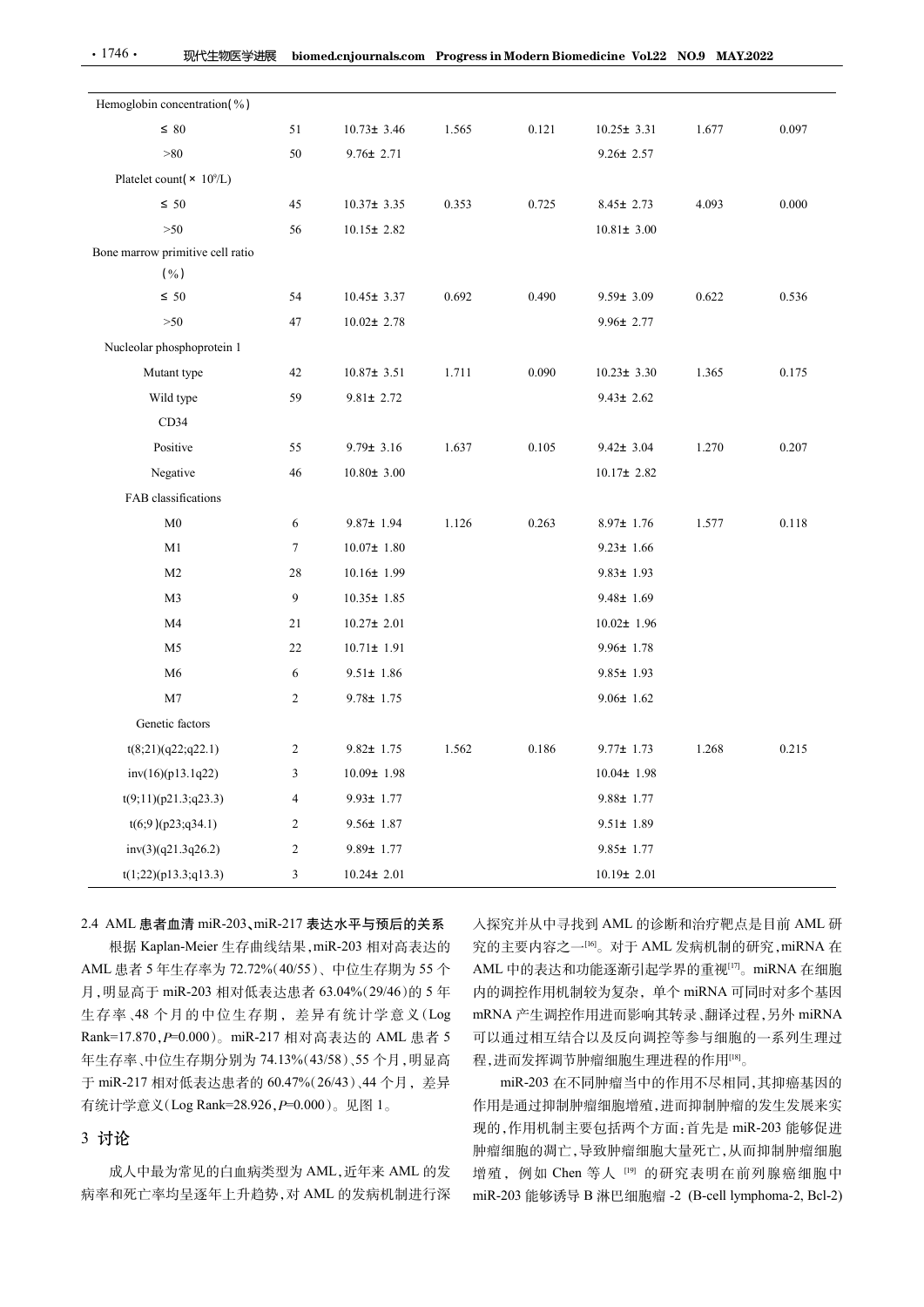

蛋白的表达,进而促进前列腺癌细胞凋亡。其次 miR-203 在细 制肿瘤细胞增殖的作用, 如 Wu 等人 [20] 的研究结果表明 miR-203 能够抑制 B 细胞特异性莫洛尼氏白血病病毒插入位 Bmi-1)基因的表达,使得细胞周期阻滞在 G1/S 期,导致细胞增 殖抑制。另外,miR-203 在部分肿瘤的发生发展中也起到一定 促进作用, 如 Xiao 等人<sup>[21]</sup>的研究发现在卵巢癌中 miR-203 通 过影响糖酵解促进肿瘤细胞的增殖和转移,起到促癌基因的作 用。本研究发现在 AML 患者中 miR-203 表达量下调,结果表 明在 AML 当中 miR-203 可能也起到抑癌基因的作用。进一步 研究结果发现 AML 复发组的血清 miR-203 表达水平明显低 于完全缓解组,并且血清 miR-203 相对高表达患者的总生存率 血清 miR-203 相对低表达 AML 患者的预后较差。同时,本研 究发现白细胞计数增高患者血清 miR-203 表达水平明显下降, 表明血清 miR-203 表达水平可能与 AML 患者高白细胞瘀滞 综合症的发生有关。AML 的发病主要是由未成熟骨髓干细胞 的恶性增殖所导致,AML 患者中 miR-203 表达水平下降会促 进未成熟骨髓干细胞的恶性增殖,导致 AML 的恶性程度增加, 患者的预后也随之下降[22]。高白细胞瘀滞综合症是 AML 患者 中较为常见的并发症,高白细胞瘀滞综合症的发生会导致血液 粘稠度增加和局部组织微环境缺氧,进而导致血栓形成,此类 患者的治疗难度较大,并且患者的预后较差[23]。在白细胞计数 增高的 AML 患者中血清 miR-203 表达水平明显下降说明 miR-203 对白细胞的异常增殖具有一定的抑制作用。已有的研 究表明白细胞增殖受到丝裂原激活的蛋白激酶(Mitogen-acti-7at "一对LCR %200 that %2 5 基层,下降200 未达率不同的。如果是一同的,如果是一個的。如果是一個的,如果是一個的,如果是一個的,如果是一個的,如果是一個的。如果是一個的,如果是一個的,如果是一個的,如果是一個的,如果是一個的,如果是一個的,如果是一個的,如果是一個的。在一個的,而且也是一個的,而且也是一個的,而且是一個的。在一個的,而且是一個的,而且是一個的,而且是一個的,而且是一個的,而且是一個的,而且是一個 lar Signal Regulated Kinase, ERK) 信号通路的调控,MAPK <sup>和</sup> ERK 信号通路的活化能够明显促进白细胞增殖。同时 MAPK [1] Bose P, Vachhani P, Cortes JE. Treatment of relapsed/refractory acute 和 ERK 信号通路的活化受到 miR-203 的调控, miR-203 通过 myeloid leukemia[J]. Curr Treat Options Oncol, 2017, 18(3): 17 抑制 MAPK 和 ERK 蛋白的表达抑制 MAPK 和 ERK 信号通 [2] Cai SF, Levine RL. Genetic and epigenetic determinants of AML<br>欧的迁化 进而抑制白细胞增殖 减小 AML 串老真白细胞瘤沸 pathogenesis[J]. Semin Hematol, 2019, 56(2): 84-89 路的活化,进而抑制白细胞增殖,减少 AML 患者高白细胞瘀滞 综合症的发病风险[24,25]。 。<br>。<br>。

miR-217 在肿瘤当中同样既可以起到抑癌作用,又可以起

胞周期的调控中发挥重要作用,通过抑制细胞周期进程达到抑 因子(Insulin-Like Growth Factor,IGF)等增殖相关信号通路的 更高,表明血清 miR-203 表达水平与 AML 患者的预后相关, 血清 miR-217 表达水平与 AML 患者的预后相关, 血清 到促癌作用,其抑癌作用是通过抑制 MAPK 和胰岛素样生长 活化抑制肿瘤细胞的增殖,如 Li 等人[26]的研究表明在卵巢癌中 miR-217 能够下调 IGF1R 基因的转录,使得 IGF1R 表达下调, 导致 IGF 信号通路抑制和卵巢癌细胞的增殖抑制。而 Wang 等 人[27]的研究发现 miR-217 能够抑制 MAPK1 蛋白表达, 使得 MAPK 信号通路活化抑制,进而抑制肝癌细胞的增殖和转移。 另外,Jiang 等人[28]的研究显示在肝癌当中 miR-217 能够通过 活化 WNT 信号通路促进肿瘤增殖,起到促癌基因的作用,而 本研究发现在 AML 患者中 miR-217 表达量下调,表明在 AML 当中 miR-217 可能也起到抑癌基因的作用。进一步研究结果发 现 AML 复发组的血清 miR-217 表达水平明显低于完全缓解 组,并且血清 miR-217 相对高表达患者的总生存率更高,表明 血清 miR-217 表 达水 平与 AML 患者 的预 后相 关 , 血 清 miR-217 相对低表达 AML 患者的预后较差。同时,本研究发现 血小板计数增高患者血清 miR-217 表达水平明显上升,实验结 果表明血清 miR-217 表达水平与 AML 患者血小板计数增加 密切相关。AML 患者化疗后容易发生血小板减少的症状,血小 板减少容易造成 AML 患者出血,使得 AML 患者的治疗难度 加大[29] 。AML 血清 miR-217 表达水平的升高可能能够促进细 胞因子的释放,而细胞因子作用于血小板后能够有效促进血小 板增殖,使得 AML 患者的血小板计数增高<sup>[30</sup>。 [1] Bose P, Vachhani P, Cortes JE. Treatment of relapsed/refractory acute Framin<sup>e</sup> mine-217 matzon mine-217 matzon mine-217 mine-217 mine-217 mine-217 mine-217 mine-217 mine-217 mine-217 mine-217 mine-217 mine-217 mine-217 mine-217 mine-217 mine-217 mine-217 mine-217 mine-217 mine-217 mine-21 m: iR = mik-217 本这小平与 AML 患者的现向相关, 血清<br>mik-217 相对低表达 AML 患者的预信较差。同时,本研究发射<br>血管-2017 相对低表结构, 化反常分解, 化反常分解, 化反射 mini mik-217 表达水平与 AML 患者的分析状态变为<br>果果明血清 mik-217 表达水平与 AML 患者 血小板计数增加<br>密切相关。AML 患者化疗后较发生血小板减少的症状, 血小<br>板减少容易造成 AML 患者 pathogenesis[J]. Semin Hematol, 2019, 56(2): 84-89

综上所述,血清 miR-203、miR-217 表达水平与 AML 密切 相关,同时血清 miR-203 水平与 AML 患者白细胞计数相关, 而血清 miR-217 水平与 AML 患者血小板计数相关,血清 miR-203 高表达和 miR-217 高表达患者的总生存率分别高于 血清 miR-203 低表达和 miR-217 低表达患者, 并且血清 miR-203、miR-217 低表达与 AML 患者病情复发相关。 <sub>て</sub>込和 miK-217 似衣込忠名,<br>氐表达与 AML 患者病情复发相关<br>**参 考 文 献(**References) :明血清 miR-217表达水平与 AML 患者血小板计数増加<br>相关。AML 患者化疗后容易发生血小板减少的症状, 血小板注射 AML 患者的治疗, 体内<br>2028<br>2028 過速, AML 患者出血、使得 AML 患者的治疗, 难度<br>2028<br>2028 高速, AML 患者的血小板计数可能能够促进血小<br>(型, AML 血清 miR-217 表达水平的开高可能能够促进血小<br>(子) 540 million - 12 表达水平的方向的能力

- 
- 
- [3] 刘平, 陈宝安. 急性髓系白血病的化疗方案及进展 [J]. 临床血液学